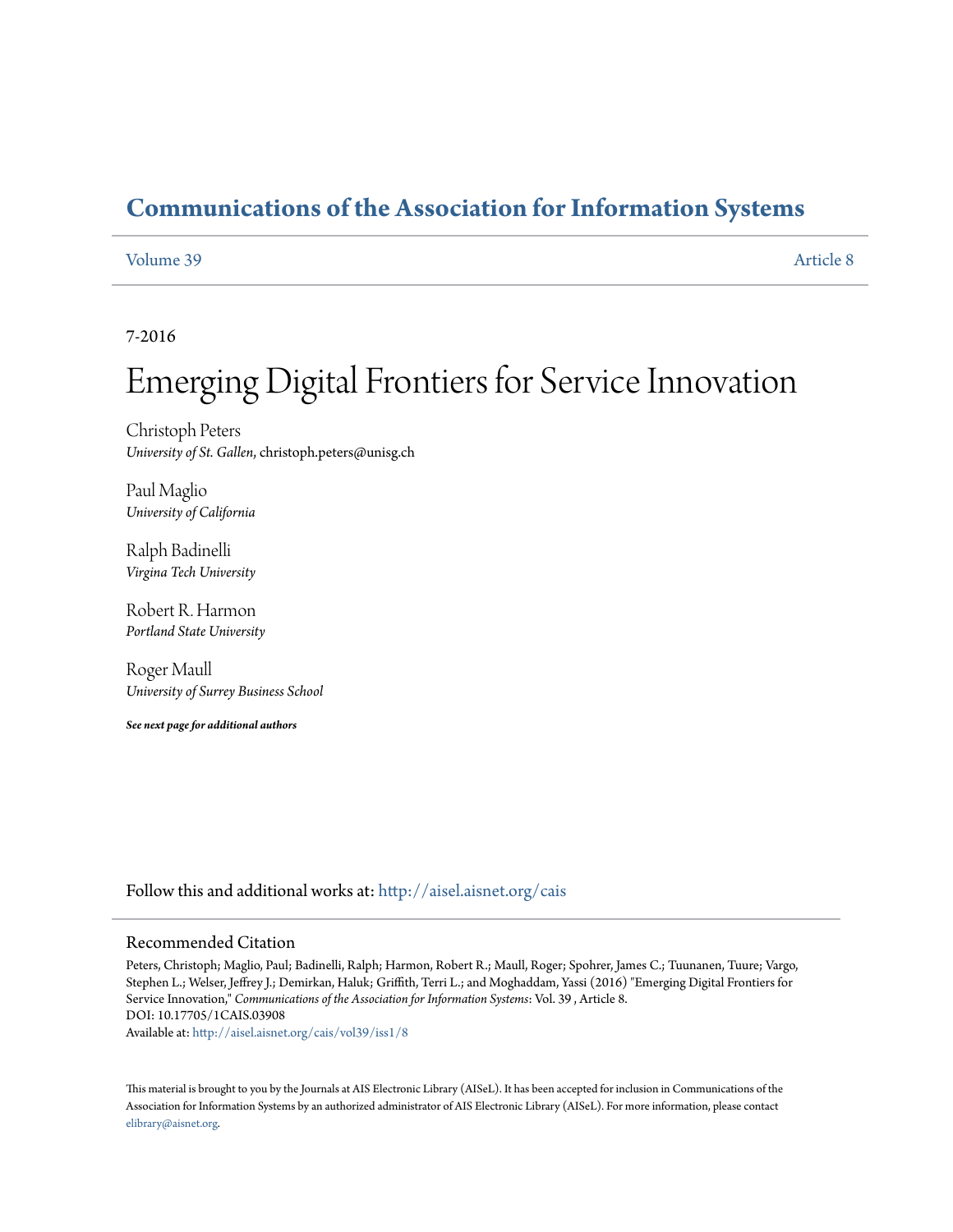# Emerging Digital Frontiers for Service Innovation

### **Authors**

Christoph Peters, Paul Maglio, Ralph Badinelli, Robert R. Harmon, Roger Maull, James C. Spohrer, Tuure Tuunanen, Stephen L. Vargo, Jeffrey J. Welser, Haluk Demirkan, Terri L. Griffith, and Yassi Moghaddam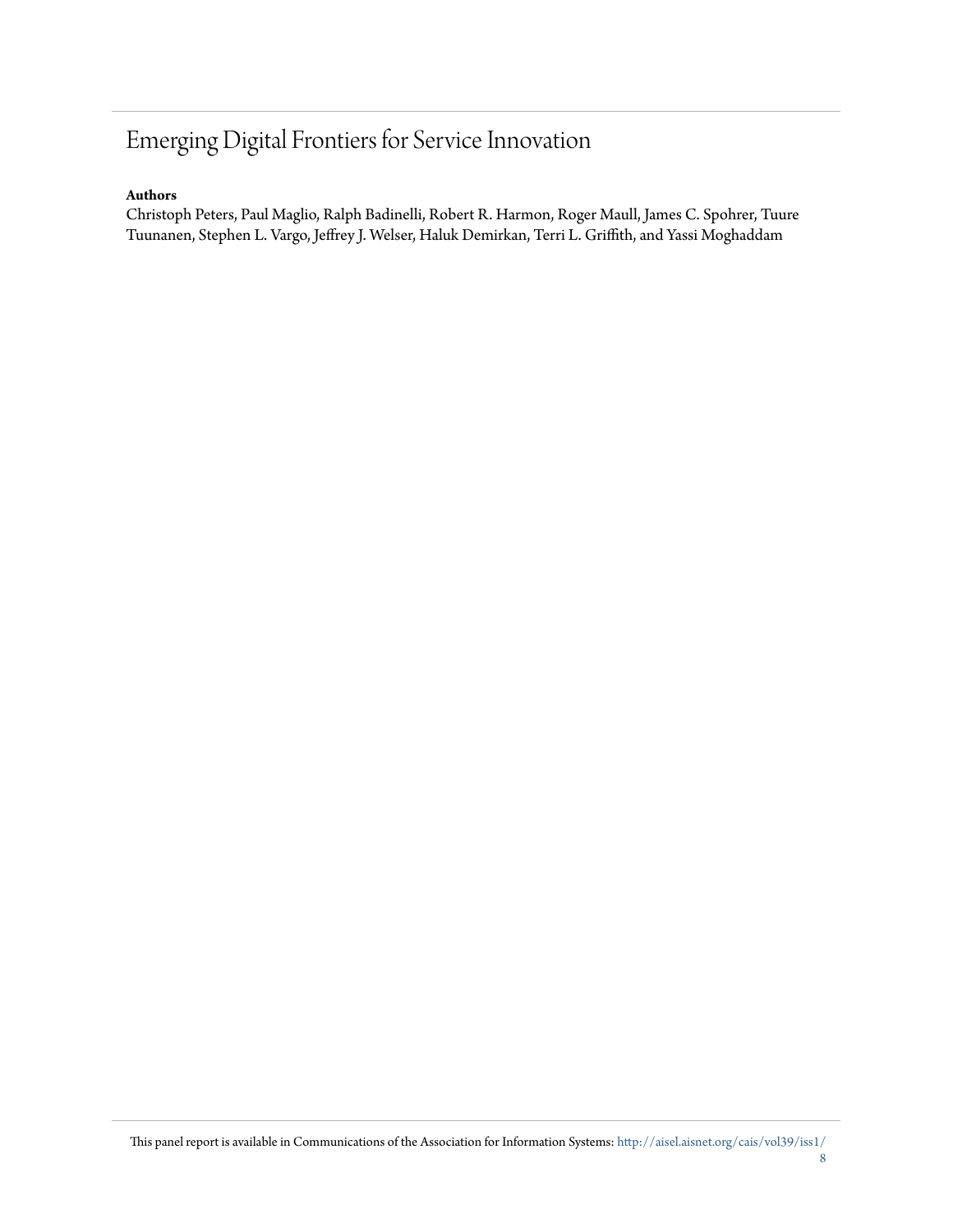

Panel Report **ISSN: 1529-3181** 

# **Emerging Digital Frontiers for Service Innovation**

### **Christoph Peters**

Institute of Information Management, University of St. Gallen, St. Gallen, Switzerland and ITEG, University of Kassel, Kassel, Germany

*christoph.peters@unisg.ch* 

#### **Ralph Badinelli**

Department of Business Information Technology, Virginia Tech, Blacksburg, VA, US

### **Roger Maull**

University of Surrey Business School, Guildford, Surrey, United Kingdom

### **Tuure Tuunanen**

Department of Computer Science and Information Systems, University of Jyväskylä, Jyväskylä, Finland

### **Jeffrey J. Welser**

IBM Almaden Research Center, San Jose, CA, US

### **Terri L. Griffith**

Leavey School of Business, Santa Clara University, Santa Clara, CA, US

### **Paul Maglio**

School of Engineering, University of California,, Merced, and IBM Almaden Research Center, San Jose, CA, US

### **Robert R. Harmon**

School of Business Administration, Portland State University, Portland, OR, US

#### **James C. Spohrer**

IBM Almaden Research Center, San Jose, CA, USA

### **Stephen L. Vargo**

Shidler College of Business, University of Hawai'i at Mānoa, Honolulu, HI, US

#### **Haluk Demirkan**

Milgard School of Business, University of Washington, Tacoma, WA, US

### **Yassi Moghaddam**

International Society of Service Innovation Professionals, CA, US

### **Abstract:**

This paper examines emerging digital frontiers for service innovation that a panel discussed at a workshop on this topic held at the 48th Annual Hawaii International Conference on System Sciences (HICSS). The speakers and participants agreed that that service systems are fundamental for service innovation and value creation. In this context, service systems are related to cognitive systems, smart service systems, and cyber-physical systems and depend on the interconnectedness among system components. The speakers and participants regarded humans as the central entity in all service systems. In addition, data, they saw personal data in particular as key to service systems. They also identified several challenges in the areas of cognitive systems, smart service systems, cyberphysical systems, and human-centered service systems. We hope this workshop report helps in some small way to cultivate the emerging service science discipline and to nurture fruitful discussions on service innovation.

**Keywords:** Service Innovations, Cognitive Systems, Smart Service Systems, Cyber-Physical Service Systems, Human-centered Service Systems, Service Systems Engineering, Personal Data, Service Transformation.

This manuscript underwent editorial review. It was received 01/27/2016 and was with the authors for 1 month for 1 revision. Padmal K Vitharana served as Associate Editor.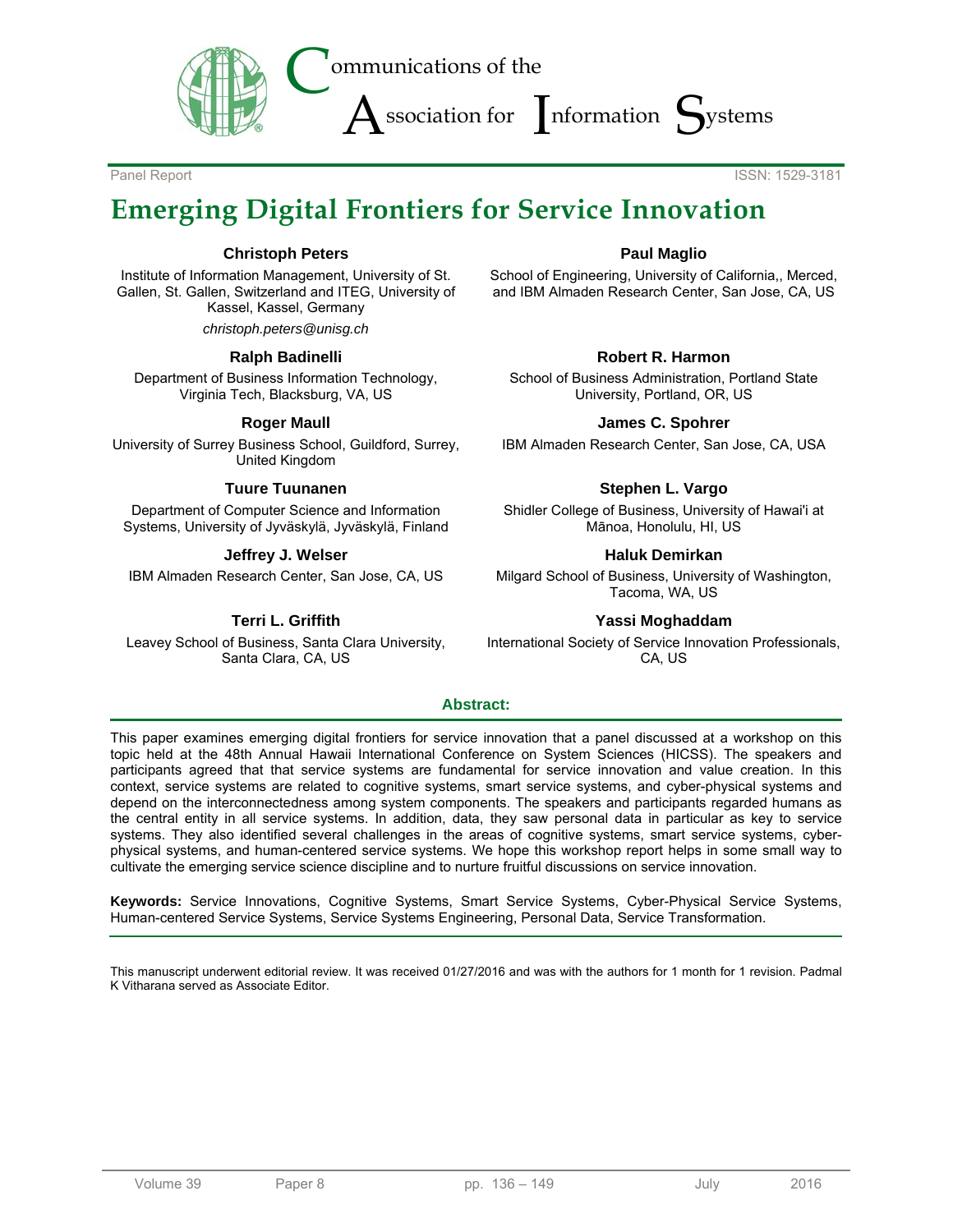# **1 Introduction**

Service innovation includes novel ways of configuring service operations and novel ways of creating customer value that often depend on using new technology and new information. Here, we explore the frontier of service innovation and develop a set of relevant innovation directions and trends that span the service lifecycle and the multiple perspectives of individuals and systems. Specifically, we examine emerging frontiers of service innovation that a workshop held at the 48th Annual Hawaii International Conference on System Sciences (HICSS) on this topic identified. In bringing together researchers with different backgrounds, we identified service systems as the fundamental theoretical construct for service innovation, and we identified value co-creation as the fundamental innovation process. In particular, the workshop predominantly discussed cognitive systems, smart service systems, and cyber-physical systems. And, in all these service systems, the workshop saw people as the central components that all other system components are orchestrated around. The workshop also discussed data, especially personal data, as a key concept in the future of service innovation.

Consider the automotive sector: over the past two decades, automobile manufacturing firms have moved toward more service-oriented business models because their traditional business models, which rely on high-quality products, superior after-sales service, and efficient logistics, have suffered from intense competition and commoditization. Value chains have become value networks, which has created networkand system-oriented business models in the automotive industry. These service systems integrate vendors and providers (e.g., IT and Internet providers, car rental providers, and manufacturers), customers and users. Many new offerings have emerged to support individual drivers (e.g., through valueadding services), to support manufacturing companies (e.g., through data analytics and better insights into how people use their cars), and to support new players in establishing disruptive business models (e.g., around mobility concepts or autonomous driving). More generally, to differentiate themselves from competitors, manufacturers have explored transforming to focus on service as a means of improving their market position and increasing sales and margins—a shift from a goods-dominant logic (GDL) to a service-dominant logic (SDL) (Vargo & Lusch, 2008); see also (Maglio, Nusser, & Bishop, 2010).

In this paper, we explore service and service system innovations. We report on the workshop's presentations and discussion, which discussed two main questions: 1) "what are the emerging digital frontiers in service and service system innovation?", and 2) "what are the research challenges that we will face in advancing this frontier?". This paper proceeds as follows. In Section 2, we provide background information on service, service systems, and service innovation. In Section 3, we discuss the opportunities and challenges in advancing service innovation. In Section 4, we summarize the discussion and outline a future research agenda.

# **2 Background**

# **2.1 Service and Service Systems**

One can name many examples of services; for instance, transportation services such as airlines and taxis, hospitality services such as hotels and restaurants, infrastructure services such as power and communications, and expert services such as doctors or lawyers. Though these examples differ substantially from one another, they all share some common characteristics: for instance, they all rely on providers and customers working together for mutual benefit. Many researchers agree that service has become a key driver in the information systems discipline (Rai & Sambamurthy, 2006); (Satzger et al., 2010); (Buhl, Heinrich, Henneberger, & Krammer, 2008); (Leimeister, 2012); (Böhmann, Leimeister, & Möslein, 2014). Although no commonly agreed-on definition of service exists (Alter, 2012a), most at the workshop favored the view that service is "the application of specialized competences (knowledge and skills) through deeds, processes, and performances for the benefit of another entity or the entity itself" (Vargo & Lusch, 2004), which includes providing resources that others may use (Alter, 2010). The key to understanding service is to understand value creation: "Value is always co-created by multiple actors, including the beneficiary. Value co-creation is coordinated through actor-generated institutions. Value is in the minds of the people" (Vargo & Lusch, 2016). Thus, value is created by cooperation and in context (Böhmann et al., 2014), which makes service a process in which one creates value by aligning and customizing resources across organizational boundaries (Edvardsson, Tronvoll, & Gruber, 2011).

Following this service-dominant logic (SDL), Vargo and Lusch (2004) view service as the fundamental basis of economic exchange (Vargo & Lusch, 2004); (Vargo & Lusch, 2008); (Vargo & Lusch, 2016) and is

ţ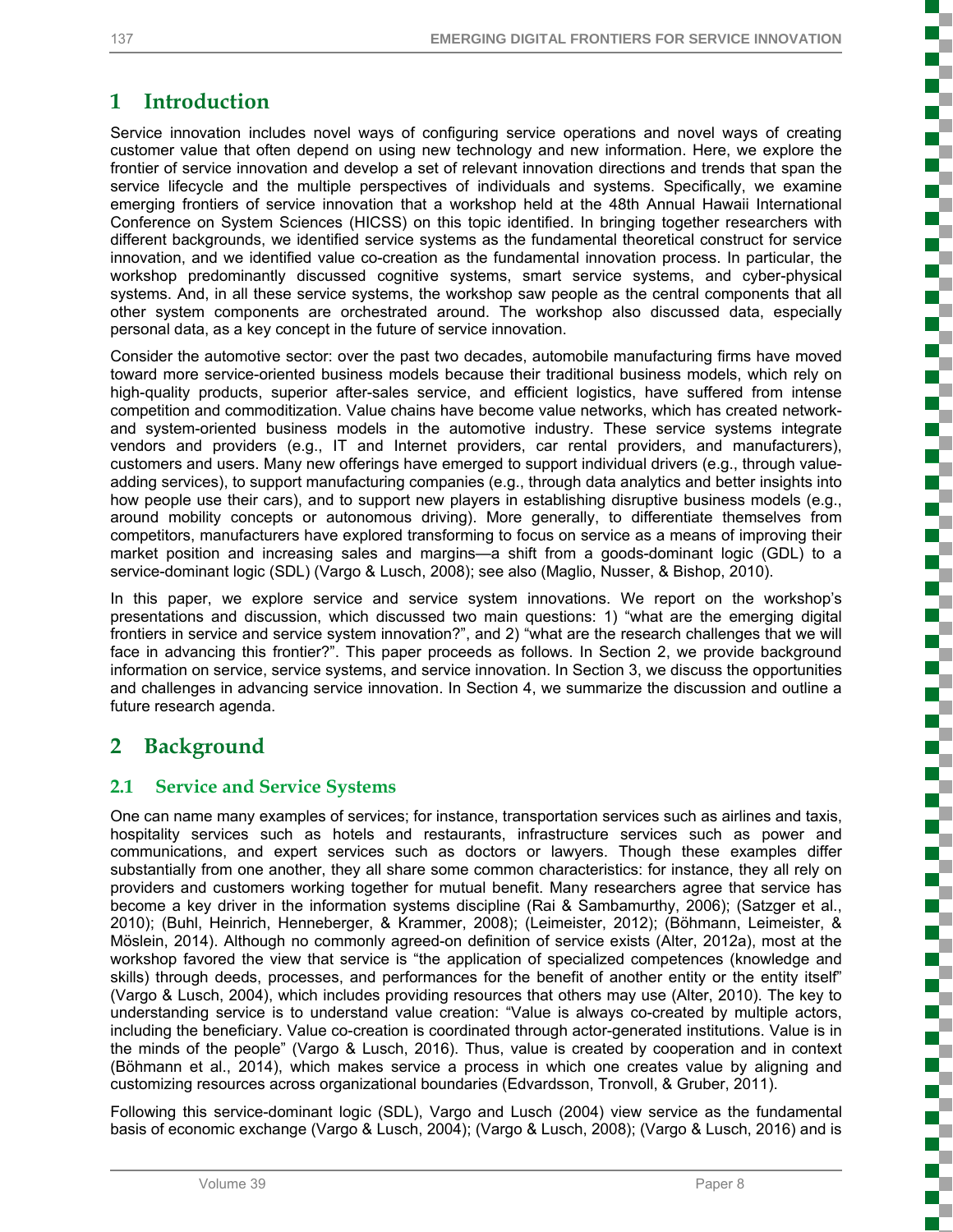based on cooperation involving multiple agents in a process of interactive value creation (also known as value co-creation). In this view, one creates valuable goods and services by using them (value in use) and embedding them in application (value in context) or by bringing them into alignment with an organization's environment (Edvardsson et al., 2011). Key to value co-creation is resource integrators, which include customers and providers. In fact, all economic and social actors are resource integrators, which implies that networks of networks (of resource integrators) comprise value creation's context.

Service systems are configurations of people, technologies, organizations, and information that create and deliver value to all stakeholders in the system (Maglio, Kwan, & Spohrer, 2015); (Maglio, Vargo, Caswell, & Spohrer, 2009); (Vargo & Lusch, 2008). Thus, systems rely on other systems and may be nested in one another. Service systems are complex, socio-technical systems that allow interactive value co-creation (Böhmann et al., 2014). These systems are aligned to value propositions their entities offer. Service systems focus on value propositions by allowing the system participants to interactively create value through appropriate configurations of actors and resources. Typically, actors include mainly human agents (with knowledge and skills) that participate in value co-creation (Maglio & Spohrer, 2008); (Alter, 2012b); (Böhmann et al., 2014). Increasingly, service systems depend on technology, with physical goods' and services' fusing into product-service-systems or hybrid products (Leimeister & Glauner, 2008); (Böhmann et al., 2014). In addition, service systems depend on institutions—"structures or mechanisms of social order and cooperation governing the behavior of a set of individuals within a given human community" (Vargo & Lusch, 2016). Institutions are socially created schemas, norms, and regulations (Scott, 1995) so-called "rules of the game". They are routinized ways of thinking and acting that are (partially) shared and enable and constrain human behavior (Berger & Luckmann, 1966). Language, symbols, knowledge, laws, traditions, and culture are all examples of institutions. Figure 1 summarizes the main ideas behind the SDL view of service, especially in the context of service systems.

Service science is an emerging discipline that aims to understand, improve, and innovate complex service systems (Maglio & Spohrer, 2008). Service science may require methods and theories from other disciplines including operations, industrial engineering, marketing, computer science, psychology, information systems, design, and more (Maglio, 2013). Traditionally, many different disciplines have studied service. For instance, operations research (OR) often links to service issues as do other areas such as service-oriented architectures and service systems engineering. Service systems engineering focuses on systematically designing and developing service systems (Böhmann et al., 2014). In any event, work in service science generally takes a service system perspective: Service providers and service clients, whether individuals or organizations, form relationships to co-create value, and providers' typically taking responsibility to transform some state of the world and clients' typically having ownership or control of that to-be-transformed part of the world (Spohrer, Maglio, Bailey, & Gruhl, 2007). Of course, successful value creation in service systems often requires much more complicated arrangements of actors and resources.



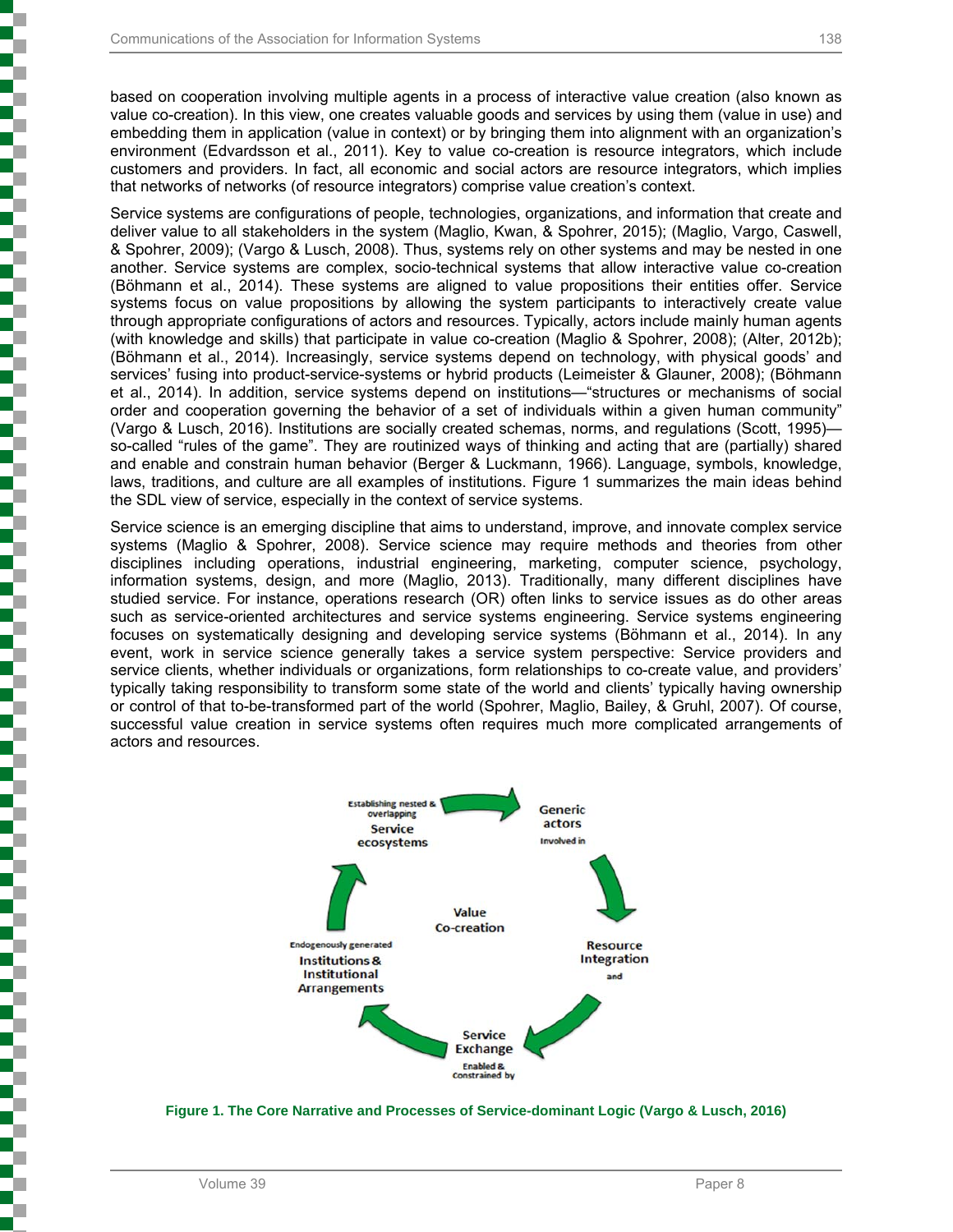Ş

ā

į

Ŧ 

Í

T

7

ì

₽

Ŝ

E

ŝ

Ŝ

# **2.2 Cyber-physical Systems, Cognitive Systems, and Smart Service Systems**

Technology and information technology in particular are critical to contemporary service systems and to service system innovation. For instance, cyber-physical systems and services (CPSS) are "systems that enable value co-creation through the development and implementation of information and communication technology-enabled processes that integrate system value propositions with customer value drivers" (Tuunanen, Myers, & Cassab, 2010). Information systems (IS) research has focused on how organizations develop and use information systems. CPSSs represent a new frontier for IS research that melds the worlds of bits and atoms together. Infusing information communication technology (ICT) into services and the service-dominant logic thinking into ICT development has changed IS research by going beyond Web-based and digital services, such as smartphone apps and social media services, to include CPSS applications such as hardware-based sensors and real-time data analytics. The cyber aspects of such services include ICT infrastructure, computer hardware, software, and different kinds of sensors and actors (both humans and systems). The service and process data gained through networked CPSS and the ability to act on this data through control systems and actors enables novel ways of co-creating value. For example, consider self-driving cars and intelligent roadways: an intelligent roadway may have dedicated lanes for specific speed levels, such as 80km/h for the trucks and 120km/h and 140km/h for cars, and the CPSS would control the safe distances between cars and speeds. After arriving at a certain intersection, the driver, having had the car drive itself beforehand, would regain control, and, in an emergency situation, the road would clear certain lanes for emergency services (Geisberger & Broy, 2012).

The International Society of Service Innovation Professionals (ISSIP) has the mission to promote service innovations for our interconnected world. Cognition as a service (CaaS) augments and scales the performance of people via using cognitive assistants. CaaS creates opportunities for service providers to augment the capabilities of employees, customers, and other ecosystem partners. For instance, one could use IBM's Watston Services on Bluemix (one CaaS implementation) in the healthcare context to assist doctors, nurses, other caregivers, patients and their families, insurance providers, local pharmacies, and other ecosystem partners. One clear opportunity for CaaS is to augment human capabilities based on the job; for instance, cognitive assistants can help biochemists to keep up with the explosion of literature. A cognitive assistant can help one in gathering and analyzing raw data to derive information that serves as a basis for decisions (Demirkan et al., 2015). IBM Watson could potentially significantly change IS by transforming the decision process from one -based on opinion to one based on evidence. IBM Watson may counsel cancer patients and support clinicians in taking guided decisions. In general, cognitive systems "can provide customers with high-quality recommendations and help customers make better data-driven decisions" (Demirkan et al., 2015).

Like CaaS applications, smart services incorporate automation that handles some of the traditionally human functions in a service system (e.g., managing city traffic, diagnosing and treating patients, planning individual educational programs, preparing legal cases, designing personalized menus, optimizing corporate financial portfolios, assigning professional staff to projects). Such services may be types of knowledge-based intelligent services (KBIS) or knowledge-intensive business services (KIBS). Typically, smart service systems substitute technology for people.

### **2.3 Human-centered Service Systems and Personal Data**

The people involved in service systems always determine value (Vargo & Lusch, 2004). Because people are critical to all service systems, some have begun to emphasize the human element by referring to service systems as human-centered service systems (HCSSs): configurations of people, information, organizations, and technologies that operate together for mutual benefit (Maglio et al., 2015). One can distinguish HCSS from other types of socio-technical systems in that they depend critically on sharing capabilities among distinct economic entities to create value. HCSSs include family households, apartment complexes, online social media platforms, global non-profit social enterprises and aid organizations, hotels, hospitals, shopping malls, office complexes, schools, universities, airports, and cities. All exhibit complex behaviors because of the people and relationships involved. HCSSs' performance depends not only on shared information, individuals' skills, infrastructure technologies, organizations and institutions, policies, and rules but also on interactions and independent behaviors, which together have emergent properties. To model, simulate, design, and engineer such complex interconnected systems will require new representations and formalisms. One can use models to identify what problems may arise, what conditions lead to instability, and which parameters to set to make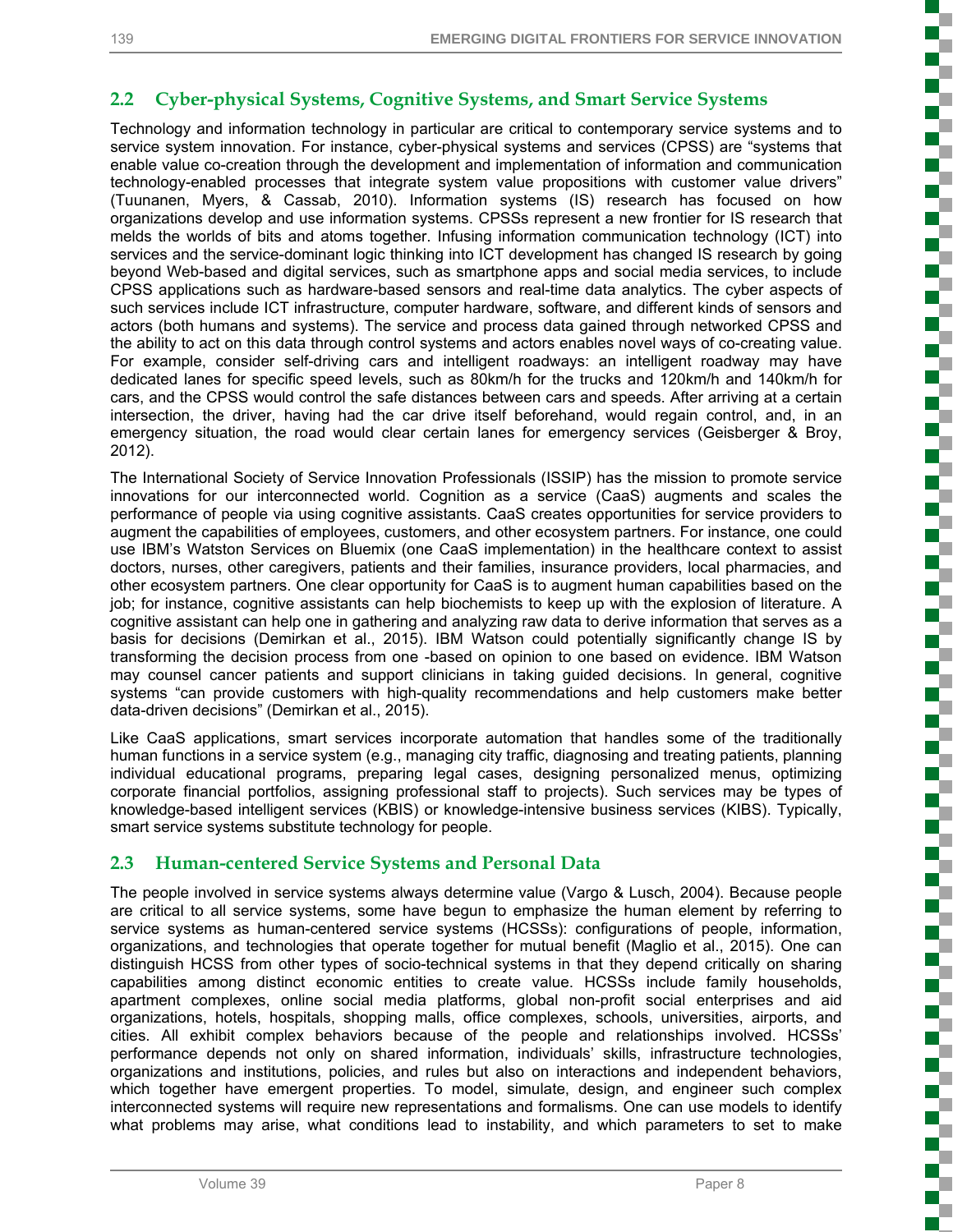changes effectively and efficiently (Maglio et al., 2015). As HCSSs evolve and as technology grows smarter over time, we will need ways to engineer improved systems to take advantage of new smart technologies (e.g., to modularize services in disciplines where researchers have conducted systematic engineering approaches in disciplines such as telemedicine services (Peters & Leimeister, 2013); (Peters, 2014), education services (Janson, Peters, & Leimeister, 2015) and crowdfunding services (Haas, Blohm, Peters, & Leimeister, 2015). The key to understanding (service) innovation in human systems (whether they are called service ecosystems, service systems, or human-centered service systems) is to understand that people can create complex institutional structures from relatively simple institutional building blocks (e.g., norms, rules, models, symbols, and other governance and heuristic mechanisms). These structures provide the glue that holds these systems together, which allows the service system participants to co-create value at the micro-level (e.g., firm-customer), meso-level (e.g., industry), and macro-level (e.g., societal) scales (Vargo & Lusch, 2016). We need more research on theory creation, data collection, mathematical and computational modeling, service system design, performance measurement, and education for human-centered service systems.

Unlocking personal data's economic and social value in ways that encourages innovation and helps individuals create insights and make better decisions without diminishing their rights requires developing a new market for personal data. Today, firms collect personal data (both content and metadata) primarily in silos for their own benefit (e.g., utility companies collect data on energy use and water use, auto manufacturers collect data on driving habits, retailers collect data on purchases, and medical-device makers collect data on physical activity and blood pressure). Firms collect this data often with little knowledge of the data's context. By focusing on personal data and the contexts of use (i.e., where and when the data are collected), opportunities exist to create the "market of one" in which individuals are responsible for and own their own data. Though more and more people say they want to protect their data, behavior often shows otherwise (e.g., when not configuring their Facebook privacy settings accordingly). However, as a result, an opportunity exists for new business models based on individuals' owning their own data. Individuals then can consider ownership independently of the organizations that collect, curate, manage, and manipulate data for commercial or societal purposes. Currently, organizations that provide technology solutions, applications, or data services collect and analyze data to profit directly or indirectly through trading data and analyses with others. However, new business models based on individuals' owning their own data are also possible. For instance, the U.K. Government funded the "Hub-of-All-Things" (HAT) project (www.hubofallthings.org), which aims to develop a market in personal data where individuals own their own data (Ng et al., 2015). With six experimental sites (homes) that collect sensor-based and ethnographic data on product usage, the project aims to roll out to over 10,000 homes in the near future. The HAT is the first ever personal data platform (HATPDP) created to hold individuals' data for their own personal use. Individuals can acquire their own data, which comes from connected objects and services, and which the HATPDP may transform so that individuals can contextualize it and make it meaningful and useful for their own purposes. As such, the HAT is a personal data platform for firms to offer individuals services for their data in a scalable way but that allows individuals to personalize the data to their own needs. Most importantly, individuals own both collected and transformed data.

In general, business models bridge technological and market innovations (see Figure 2). As we note earlier, service-oriented business models can increase competitive advantage by augmenting goods, opening new markets, and strengthening customer interactions that can improve financial performance (Lusch & Nambisan, 2015).

Nowadays, new business models have emerged with new units of analysis, and business models emphasize a system-level, holistic approach to explain how firms "do business". In business models, focal firms' and their partners' activities play an important role in value co-creation. Business models also aim to explain how value is created, not just how it is captured (Zott, Amit, & Massa, 2011). In this context, frameworks that allow one to analyze, describe, and classify business models, to identify white spots for future business opportunities, and to identify patterns for successful business models can play a substantial part in helping one understand and develop new business models (Peters, Blohm, & Leimeister, 2015).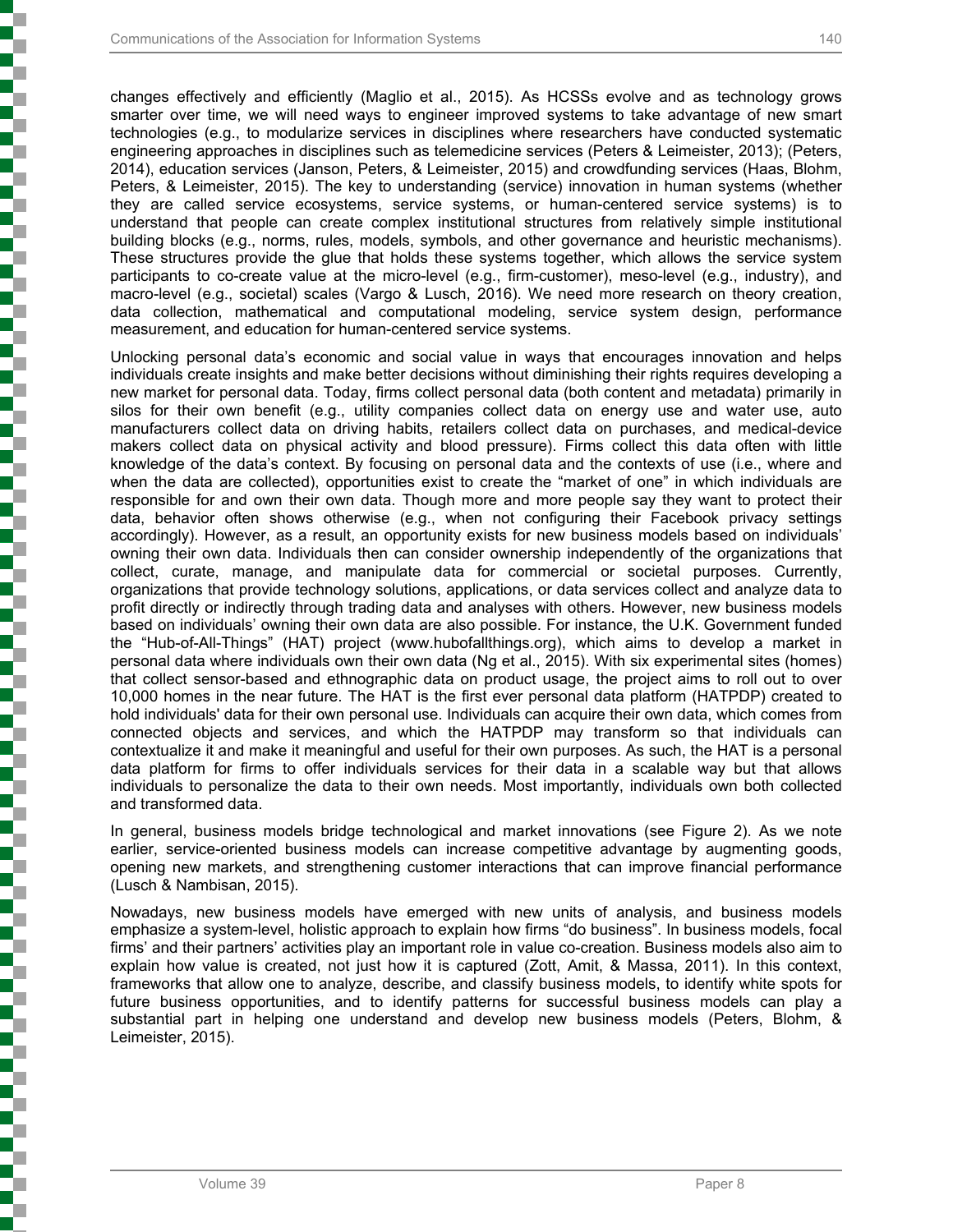

**Figure 2. Innovation as Institutional, Combinatorial Evolutionary Processes (Vargo, 2014)**

# **3 Emerging Digital Frontiers for Service Innovation**

The workshop on emerging digital frontiers for service innovation held at the 48th Annual Hawaii International Conference on System Sciences (HICSS) aimed to:

- 1. Bring together scholars with different backgrounds to enhance interdisciplinary connections
- 2. Provide a forum for generating new ideas by grouping participants with different thoughts together to establish common ground and generate cross-disciplinary conversations, and
- 3. Help participants identify challenges and opportunities in the areas of cognitive systems, smart service systems, cyber-physical systems, and human-centered service systems.

In the workshop, we each gave presentations on the following topics that the workshop participants (see Appendix) discussed after they formed three different workshop groups in a roundtable setting:

- Position statement: cognitive systems and smarter service systems.
- Service dominant logic—an institution perspective on innovation in technology and markets.
- A Research agenda for human-centered service system innovation.
- How can we make service smart?
- Personal data.
- Service transformation: implications for product manufacturers.
- Cyber physical systems and services.
- IBM research perspective & priorities.
- Digital service platform orchestration.

By consolidating these discussions that occurred in these different groups, we summarize our results. To foster future discussions and encourage others to join the conversation in the emerging service science discipline, we directed our discussion to arrive at challenges for future research and practice, and we consolidate them below to seven core challenges.

Recently, Ostrom, Parasuraman, Bowen, Patricio, and Voss (2015) articulated a framework for service research that shows five major priority areas: strategic priorities, design/delivery priorities, value-creation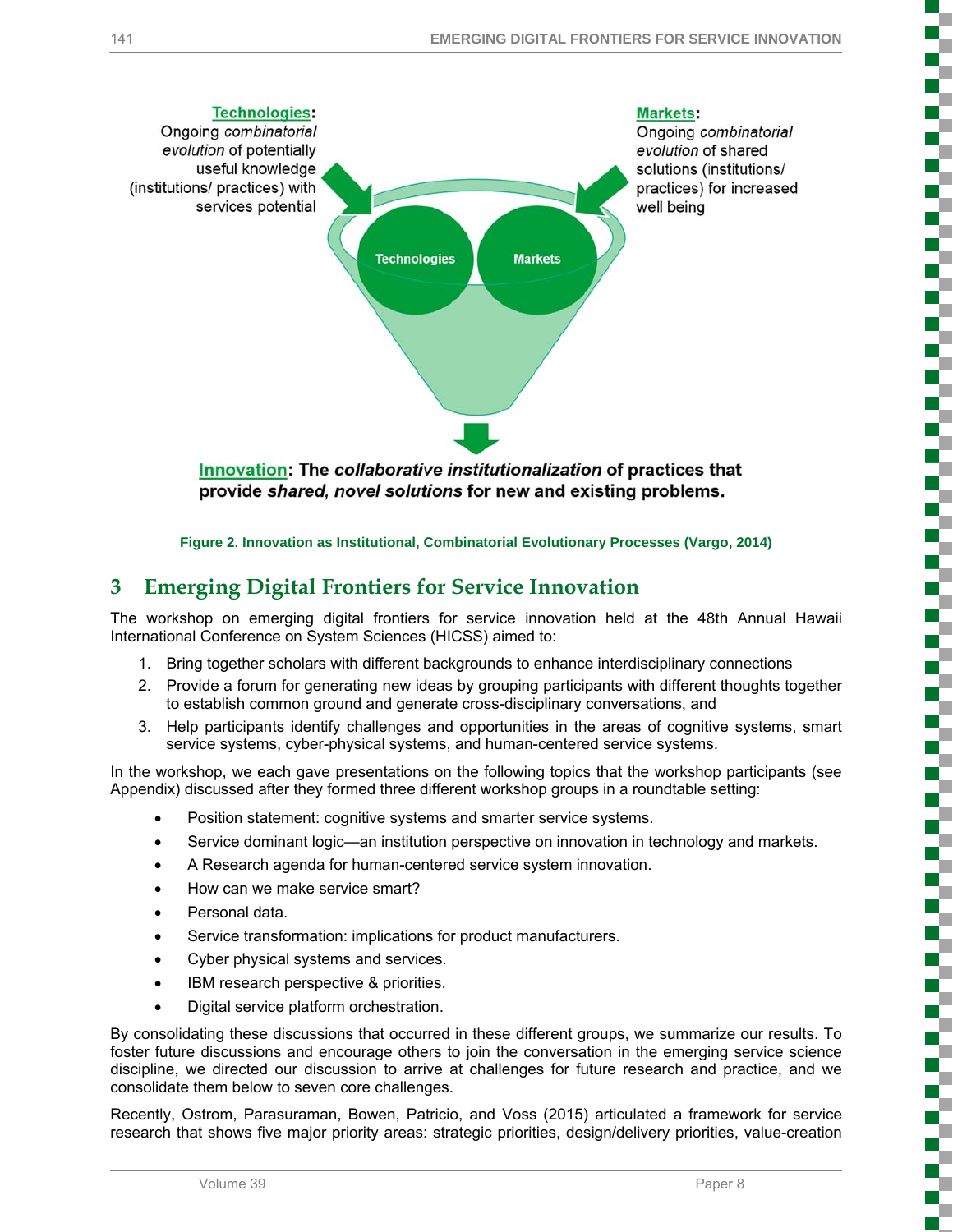priorities, outcome priorities, and cross-cutting priorities. Our report addresses these five service research priorities (specifically strategic priorities, cross-cutting priorities, and value-creation priorities), especially in discussing how to leverage emerging technology in a service-innovation context.

### **3.1 Challenge # 1: Developing and Using Cognitive Assistants**

As we describe previously, cognitive assistants are computational processes that augment and scale the performance of people in service systems. Obviously, cognitive assistants have the opportunity to substantially improve the way complex service systems work. Questions include:

- 1. How can one more rigorously, scientifically, and cost-effectively develop cognitive assistants for all occupations in smart service systems?
- 2. How do requirements for cognitive assistants look like, and how can they inform the systematic and rigorous design of according service systems?
- 3. What policies can both stimulate investment in the use of cognitive assistants and ensure robust demand for workers across the spectrum of skills?
- 4. What are the best ways to organize mixed initiative teamwork in human-agent collectives (HACS) (Jennings et al., 2014)?
- 5. What policies can ensure high-levels of competence and responsibility in individuals and organizations and avoid systemic brittleness and concerns of cyber-attacks on infrastructure as society comes to use and rely on cognitive systems more?
- 6. How can cognitive computing systems identify and specify the decision model for a contextdependent service? How will value be judged? Where are the best opportunities for integrating human and technical capabilities? First, where are the best opportunities, and what is the best approach to be able to make it happen effectively?

### **3.2 Challenge # 2: Making the World Smarter: Smart Service Systems and Services**

Creating smart service systems and smart services should make for better customer experiences and more overall value creation, but these advancements are not guaranteed. Issues include how to determine big data's value for supporting smart service systems. We need models about creating models for the decision that user has to make. We cannot model service unless we understand how to model value. There are differences in value perceptions between academia and practice; for example: what is the relationship between interaction and engagement? How do practitioners talk about value; how do academics talk about value? We must address the gap between practitioners and academics.

### **3.3 Challenge # 3: What Affects the Development of Cyber-physical Systems and Services?**

Contemporary cyber-physical systems and services (CPSSs) raise many questions that research has not yet fully studied. For instance, we do not know how one can apply service-dominant logic (SDL) in CPSSs and, more specifically, how value or utility is co-created for and with these systems and services. Questions include:

- 1. What is the impact to hardware-based sensors and real-time analytics of data?
- 2. Which methods, models, tools, and so on can one use from disciplines dealing with CPSS and how do they need to be adapted for systematically designing and evaluating CPSS?
- 3. How does the nature of CPSS affect use? Are there differences between digital natives and immigrants? What is the impact on co-creation of value for such systems and services? This is also a great opportunity to look at the differences in triggers for sensemaking given different backgrounds (Griffith, 1999).
- 4. What is the impact of hardware-based sensors and real-time analytics? Can we use real-time analytics and so on to detect unintended consequences? If so, when should a system provide feedback and how does that affect what users do? How does the cyber-aspects of such systems and services impact ICT infrastructure, computer hardware, software, and different kind of sensors and actors (both humans and systems)?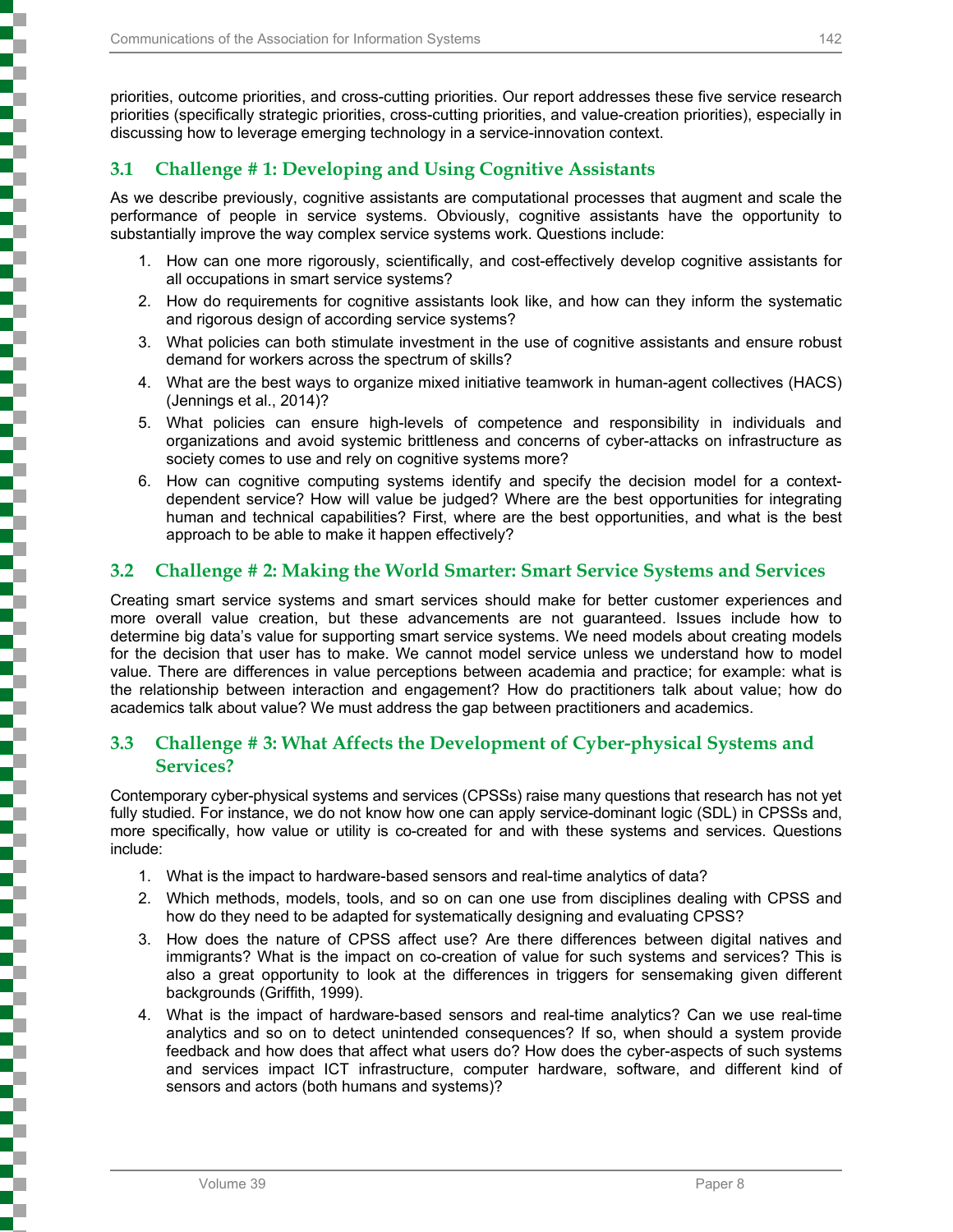₹ T. c

í

Ś

T 2

ç ₹

ş

7

c

ì

2

į

c

i

į

Г E.

į

5. How does the infusion of ICT into services and service-dominant logic thinking impact CPSS development? There are many combinations: business to consumers (B2C), business to business (B2B), machine to machine (M2M), machine to business (M2B), machine to consumers (M2C), consumers to consumers (C2C).

### **3.4 Challenge # 4: Understanding Human-centered Service Systems**

How can we best understand and improve human-centered service systems? The research agenda for HCSS comprises the following topics: theory, data, modeling, design, measurement, and education. Questions include:

- 1. Are all service systems HCSSs? The way we transform human-centered service system (HCSS) is different from manufacturing-centered services (MCS). The degree of human involvement may rather be a continuum: a high degree for medical services and a low degree for high-frequency stock trading.
- 2. Which methods, models, tools, and artefacts can facilitate the design, engineering, and management of HCSSs?
- 3. How can we define the term data and how can we manage it? Is it necessary to have humans in the system to co-create value?
- 4. How can we measure the experience in HCSSs?
- 5. How do different philosophical perspectives influence our perspective of HCSS? Can everything be measured (positivistic)? Should everything be measured (critical realism)?
- 6. What is the role of interfaces? Technical services are often well designed because they can be controlled and measured.
- 7. As we come to need more interdisciplinary work, we need to include psychologists or behavioral scientists into service research to understand HCSSs. As such, how can we do so successfully?

# **3.5 Challenge # 5: Leveraging the Potential of Personal Data**

Two new topics have emerged about using personal data: the first concerns using data ethically to drive decision making. When mixing and combining data, one creates socio-technical systems. Data accumulates in the systems, and one can use this data in different contexts, which may pose problems. One may use data in the future in contexts that do not exist yet. The key is to understand and improve service systems in gathering data about them. The second topic concerns new forms of leaderships in socio-technical systems. Who takes care of the human side of service, such as in healthcare and education? There are ethical concerns in healthcare that relate to overusing resources. Questions include:

- 1. What rights should exist for responsible use of data?
- 2. How can we guarantee data privacy given that one can share it in many ways?
- 3. What are the challenges in regards to personal data in the context of personalized advertising (e.g., using face recognition)?
- 4. How can we connect open data and crowdsourcing to personal data?
- 5. How can service concepts be systematically designed and managed that include the use of personal data by-design in an adequate manner?
- 6. What are the challenges in creating new multi-sided platforms (MSP) whose data belongs to users?
- 7. What implications do organizations have in extending their services into the home?
- 8. How do we incentivize users to provide their data?
- 9. Who does what and who gets what in these new MSPs?
- 10. What are the implications of using personal data on a citizen level?
- 11. How can we develop systems that enable users and encourage "bottom-up" structures?
- 12. The key question is an economical one: who uses data in which way and who benefits from this use of personal data?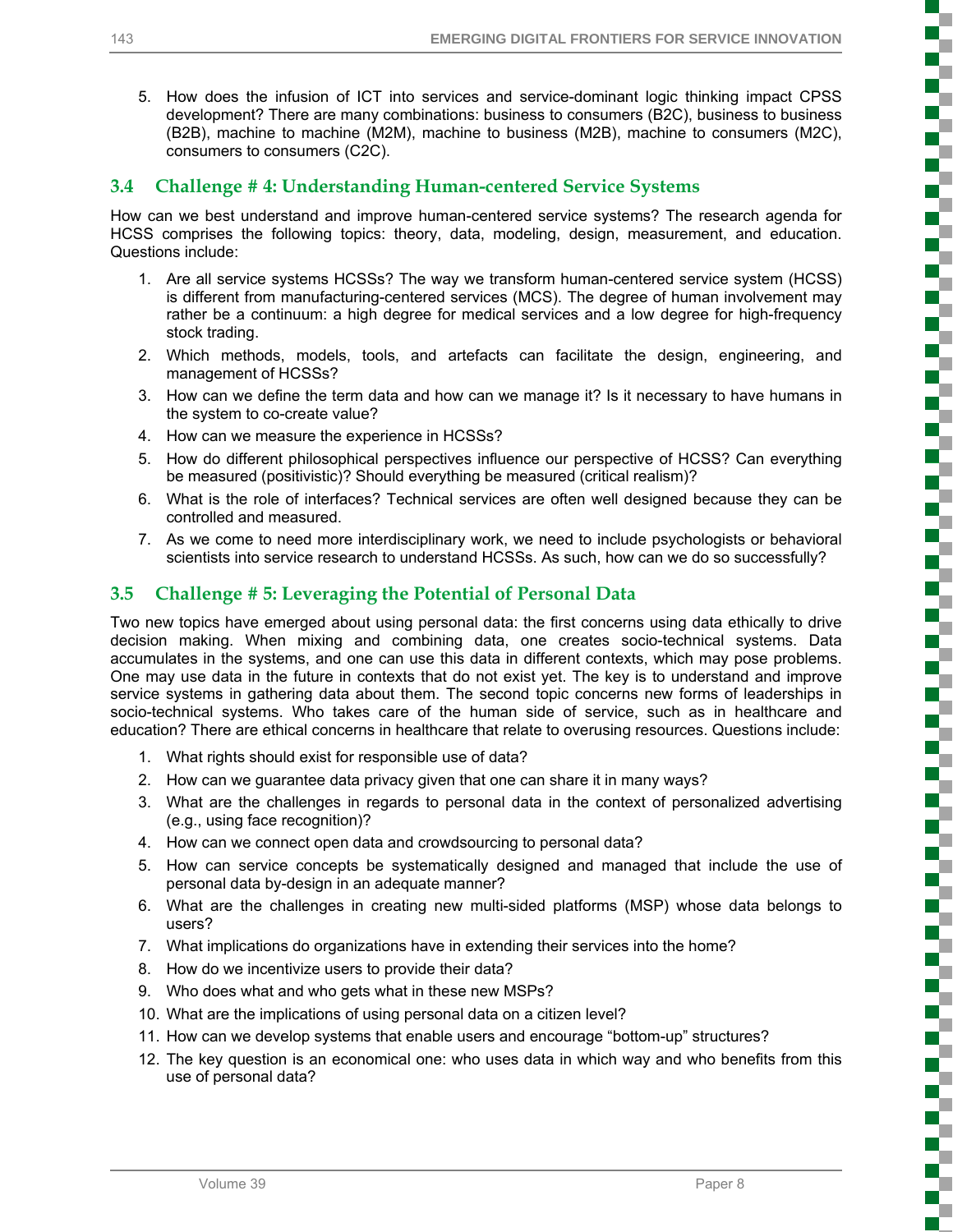### **3.6 Challenge # 6: Designing Institutions**

How can we design institutions effectively to support the kinds of systems we discuss here? Specific questions include:

- 1. Is an institutional language the appropriate way to talk about socio-technical structuration? Institutions become coordination functions, but we have little understanding about how each level works and how the levels interact. How can we study these levels? How do they differ from practices, patterns, culture?
- 2. How do institutions emerge and how can one alter them?
- 3. What is an institutional boundary? How can we define them?
- 4. What is the role of technology in the institution?
- 5. How can service systems be linked to institutions? Are institutions part of a service system?
- 6. Can systems interact with systems to co-create value without individuals' being in the direct interactions? How much can one automate co-creation? We could reach higher-level opportunities for people if the technology can do more.

### **3.7 Challenge # 7: Service Transformation**

The service transformation literature has matured to a point where we understand the foundations of the service-transformation process. However, the literature has gaps that offer opportunities for improved clarity and further topic development. Questions include:

- 1. What is the difference between service transition and service transformation? Research often uses the terms interchangeably.
- 2. Do service infusion and servitization refer to the same process? How are they related to service transition/service transformation?
- 3. The academic literature is virtually silent on service platform strategy. What defines a service platform and how might services integrate with a product platform?
- 4. Hybrid services that combine products and services represent a logical evolution on the service transformation continuum from product dominance to service dominance. What dimensions or factors characterize the threshold where product dominance gives way to service dominance? Can one predict and effectively roadmap this point of transformation?
- 5. What impact will new technologies that can drive asymmetric service innovation such as 3D printing, robotics, autonomous capabilities, cognitive computing, energy harvesting devices, smart systems, smart sensors, and the Internet of things (IoT) have on product manufacturing companies?

# **4 Summary and Conclusions**

In this paper, we present the results of the workshop on "Emerging Digital Frontiers for Service Innovation" held at the 48th Annual Hawaii International Conference on System Sciences (HICSS) in January 2015. Participants identified several challenges in the areas of cognitive systems, smart service systems, cyber-physical systems, and human-centered service systems. In this paper, we provide background on cyber-physical systems, cognitive systems, smart service systems, human-centered service systems, and personal data. We also summarize our results by presenting challenges concerning emerging digital frontiers for service innovation. We hope to continue focus on this emerging topic, which is relevant to the IS community. We encourage the community to join the discussion.

# **Acknowledgments**

We thank the HICSS Conference co-chairs Professors Tung Bui and Ralph H. Sprague, Jr., for giving us an opportunity to organize this timely workshop at the conference. Special thanks to all presenters and attendees of the HICSS-48 Workshop who created valuable inputs for this workshop report. The Appendix lists the full list of workshop contributors.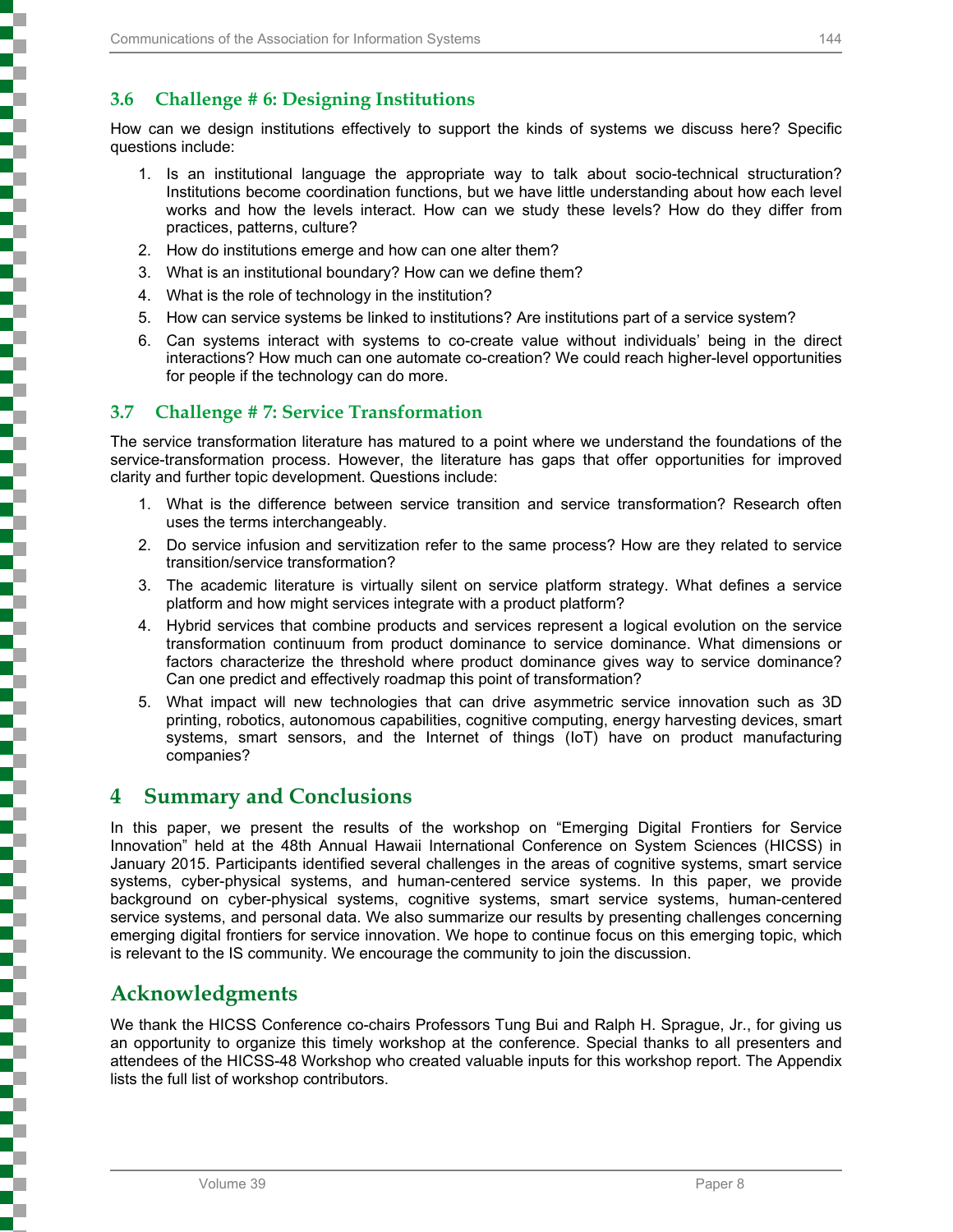į

Ş

ď, U 2

Ş

с 2

l

E

ç

į

# **References**

- Alter, S. (2010). Viewing systems as services: A fresh approach in the IS field. *Communications of the Association for Information Systems*, *26*, 195-224.
- Alter, S. (2012a). Challenges for service science. *Journal of Information Technology Theory and Application*, *13*(2), 22-37.
- Alter, S. (2012b). Metamodel for service analysis and design based on an operational view of service and service systems. *Service Science*, *4*(3), 218-235.
- Berger, P. L., & Luckmann, T. (1966). *The social construction of reality: A treatise in the sociology of knowledge.* Garden City, NY: Anchor books.
- Böhmann, T., Leimeister, J. M., & Möslein, K. (2014). Service systems engineering: A field for future information systems research. *Business & Information Systems Engineering*, *6*(2), 73-79.
- Buhl, H. U., Heinrich, B., Henneberger, M., & Krammer, A. (2008). Service science. *Wirtschaftsinformatik*, *50*(1), 60-65.
- Demirkan, H., Bess, C., Spohrer, J., Rayes, A., Allen, D., & Moghaddam, Y. (2015). Innovations with smart service systems: Analytics, big data, cognitive assistance, and the Internet of everything. *Communications of the Association for Information Systems, 37*, 734-752.
- Edvardsson, B., Tronvoll, B., & Gruber, T. (2011). Expanding understanding of service exchange and value co-creation: A social construction approach. *Journal of the Academy of Marketing Science*, *39*(2), 327-339.
- Geisberger, E., & Broy, M. (Eds.). (2012). *AgendaCPS—integrierte forschungsagenda cyber-physical systems* (acatech STUDIE). Heidelberg, Berlin: Springer-Verlag.
- Griffith, T. L. (1999). Technology features as triggers for sensemaking. *Academy of Management Review*, *24*(3), 472-488.
- Haas, P., Blohm, I., Peters, C., & Leimeister, J. M. (2015). Modularization of crowdfunding services designing disruptive innovations in the banking industry. In *Proceedings of the International Conference on Information Systems*.
- Janson, A., Peters, C., & Leimeister, J. M. (2015). The efficient provision of culture-sensitive services—a modularization approach. In *Proceedings of the international conference on Serviceology*.
- Jennings, N. R., Moreau, L., Nicholson, D., Ramchurn, S., Roberts, S., Rodden, T., & Rogers, A. (2014). Human-agent collectives. *Communications of the Association for Computing Machinery*, *57*, 80-88.
- Leimeister, J. M. (2012). *Dienstleistungsengineering und management*. Berlin, Heidelberg: Springer-Verlag.
- Leimeister, J. M., & Glauner, C. (2008). hybride produkte—einordnung und herausforderungen für die Wirtschaftsinformatik. *Wirtschaftsinformatik*, *50*(3), 248-251.
- Lusch, R. F., & Nambisan, S. (2015). Service innovation: A service-dominant logic perspective. *MIS Quarterly*, *39*(1), 155-175.
- Maglio, P. P. (2013). Editorial—Service Science 2.0. *Service Science*, *5*(2), 85.
- Maglio, P. P., Kwan, S. K., & Spohrer, J. (2015). Commentary—toward a research agenda for humancentered service system innovation. *Service Science*, *7*(1), 1-10.
- Maglio, P. P., Nusser, S., & Bishop, K. (2010). A service perspective on IBM's brand. *Marketing Review St. Gallen*, *27*(6), 44-48.
- Maglio, P. P., & Spohrer, J. (2008). Fundamentals of service science. *Journal of the Academy of Marketing Science*, *36*(1), 18-20.
- Maglio, P. P., Vargo, S. L., Caswell, N., & Spohrer, J. (2009). The service system is the basic abstraction of service science. *Information Systems and e-Business Management*, *7*(4), 395-406.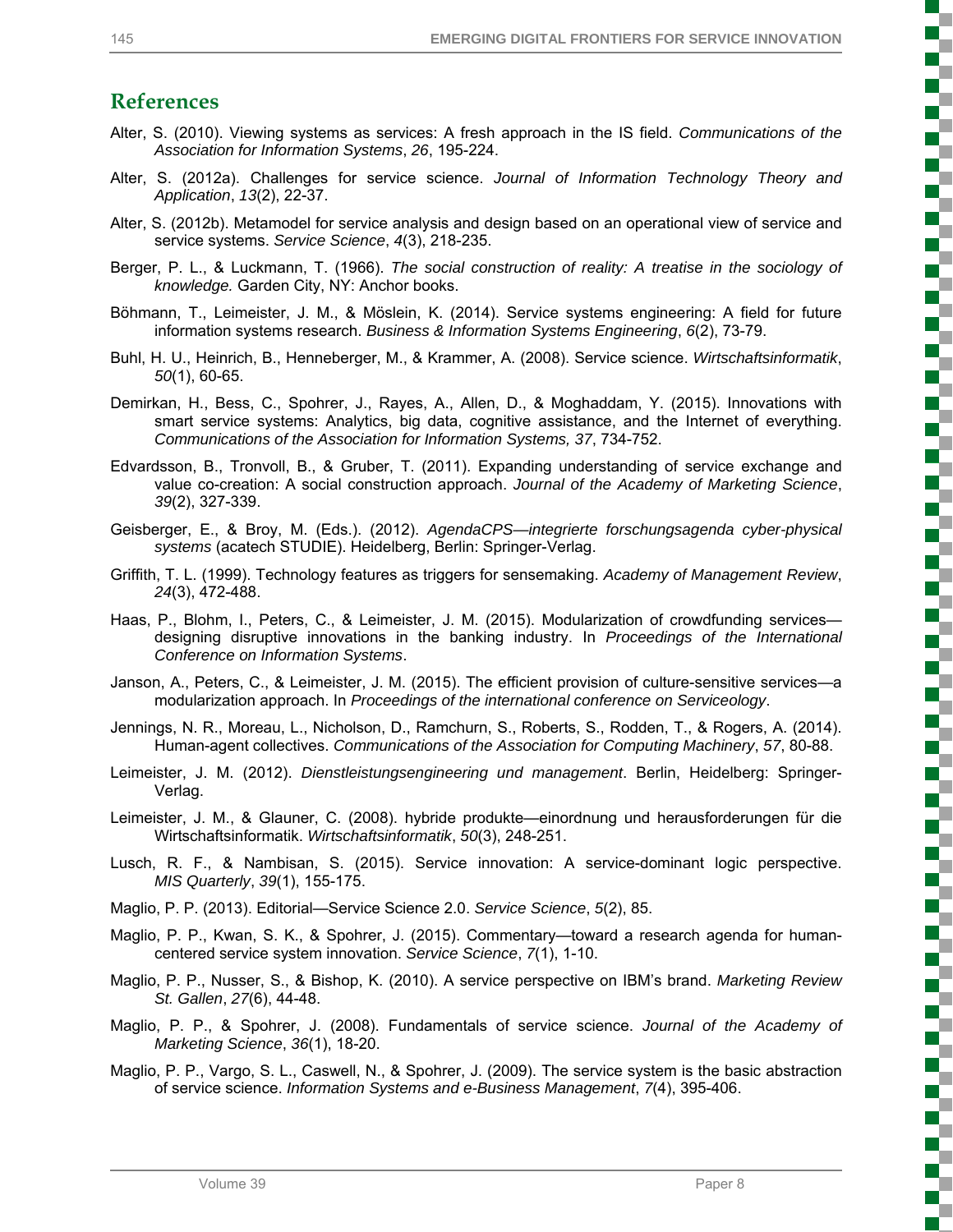- Ng, I., Maull, R., Crowcroft, J., Parry, G., Rodden, T., Scharf, K., & Speed, C. (2015). *HAT (hub-of-allthings): Platform for a multi-sided market powered by the Internet of things*. Retrieved from http://hubofallthings.com/
- Ostrom, A. L., Parasuraman, A., Bowen, D. E., Patricio, L., & Voss, C. A. (2015). Service research priorities in a rapidly changing context. *Journal of Service Research*, *18*(2), 127-159.
- Peters, C. (2014). Together they are strong: The quest for service modularization parameters. In *Proceedings of the European Conference on Information Systems*.
- Peters, C., Blohm, I., & Leimeister, J. M. (2015). Anatomy of successful business models for complex services—insights from the telemedicine field. *Journal of Management Information Systems*, *32*(3), 75-104.
- Peters, C., & Leimeister, J. M. (2013). TM<sup>3</sup>—a modularization method for telemedical services: Design and evaluation. In *Proceedings of the European Conference on Information Systems*.
- Rai, A., & Sambamurthy, V. (2006). Editorial notes—the growth of interest in services management: opportunities for information systems scholars. *Information Systems Research*, *17*(4), 327-331.
- Satzger, G., Ganz W., Beck R., Benkenstein M., Bichler M., Bienzeisler B., Böhmann T., Dunkel W., Fähnrich K. - P., Gemünden H. G., Gouthier M., Gudergan G., Kieninger A., Kölling M., Krcmar H., Kremer A., Möslein K. M., Schultz C., Stauss B., Stich V., & Weinhardt C. (2010). *Auf dem weg zu einer service science—perspektiven, forschungsthemen und handlungsempfehlungen aus der sicht einer interdisziplinären arbeitsgruppe*. Arbeitsgruppe Evaluation Service Science der Taskforce Dienstleistungen im Rahmen der Forschungsunion Wirtschaft—Wissenschaft.
- Scott, W. R. (1995). *Institutions and organizations: Ideas, interests, and identities*. Thousand Oaks, CA: Sage.
- Spohrer, J., Maglio, P. P., Bailey, J., & Gruhl, D. (2007). Steps toward a science of service systems. *Computer*, *40*(1), 71-77.
- Tuunanen, T., Myers, M., & Cassab, H. (2010). A conceptual framework for consumer information systems development. *Pacific Asia Journal of the Association for Information Systems*, *2*(1), 47-66.
- Vargo, S. L. (2014). *Insights on innovation from an institutional and ecosystem perspective.* In Keynote presentation at the 24<sup>th</sup> Annual RESER Conference, Helsinki, Finland.
- Vargo, S. L., & Lusch, R. F. (2004). Evolving to a new dominant logic for marketing. *Journal of Marketing*, *68*(1), 1-17.
- Vargo, S. L., & Lusch, R. F. (2008). Service-dominant logic: Continuing the evolution. *Journal of the Academy of Marketing Science*, *36*(1), 1-10.
- Vargo, S. L., & Lusch, R. F. (2016). Institutions and axioms: An extension and update of service-dominant logic. *Journal of the Academy of Marketing Science*, *44*(1), 1-19.
- Zott, C., Amit, R., & Massa, L. (2011). The business model: Recent developments and future research. *Journal of Management*, *37*(4), 1019-1042.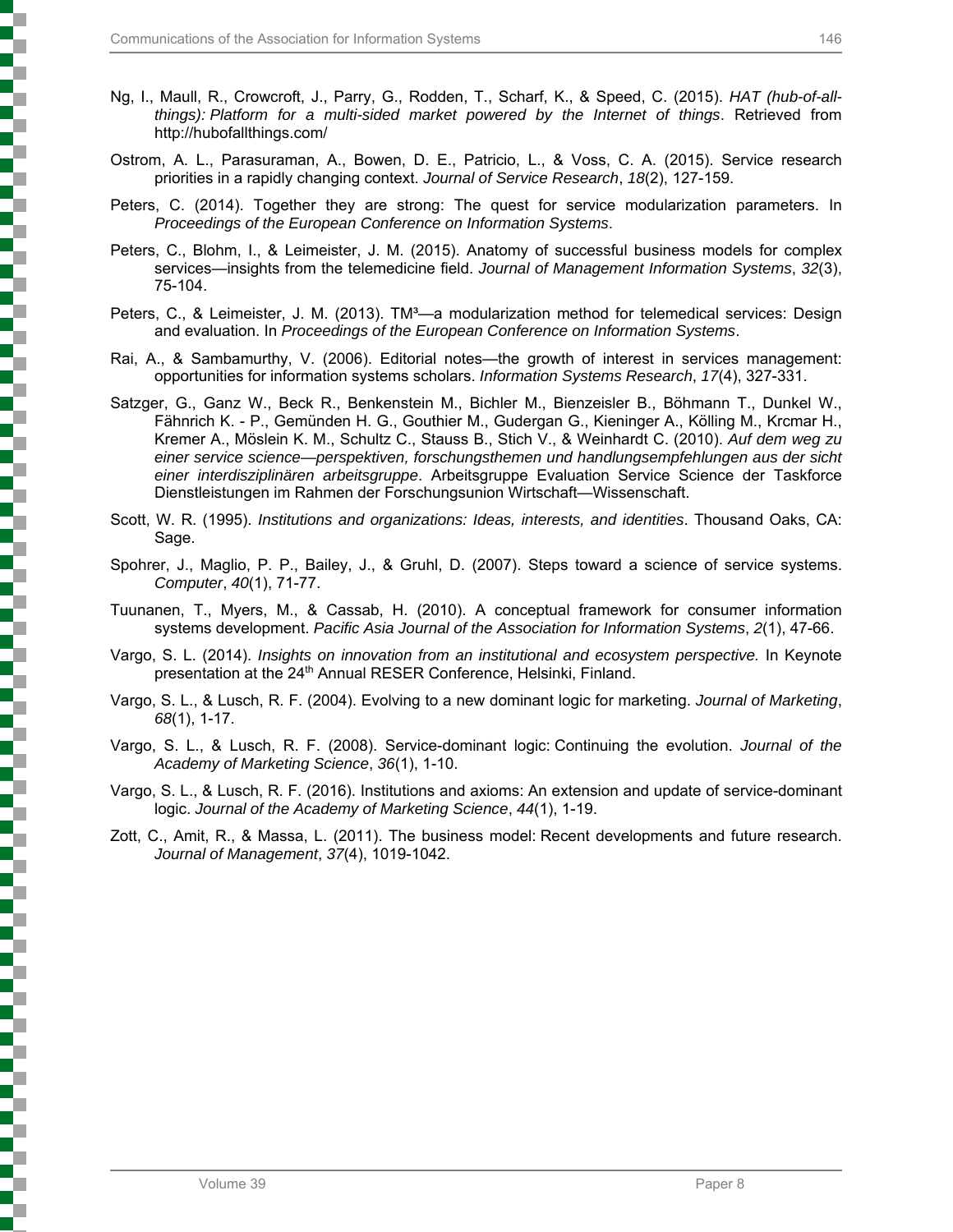T,

T

# **Appendix: Full List of Workshop Contributors**

Haluk Demirkan (University of Washington—Tacoma) (Workshop Co-chair) James C. Spohrer (IBM) (Workshop Co-chair) Terri Griffith (Santa Clara University) (Workshop Co-chair) Yassi Moghaddam (ISSIP) (Workshop Co-chair) Anna Wiedemann (NTT DATA, Munich, Germany) Anssi Smedlund (Aalto University, Finland) Christoph Breidbach (University of Melbourne) Christoph Peters (University of St. Gallen / Kassel University) Erik Rolland (University of California, Merced) Helmut Krcmar (Technische Universität München) Jeff Welser (IBM Almaden Research Center) Joseph Taylor (Washington State University) Keskin Tayfun (University of Washington) Masashi Ono (Tokyo Institute of Technology) Olivera Majanovic (The University of Sydney Business School) Paul Maglio (UC Merced and IBM Almaden Research Center) Ralph Badinelli (Pamplin College of Business of Virginia Tech) Roger Maull (University of Surrey) Robert R. Harmon (Portland State University) Steve Vargo (University of Hawai'i at Mānoa, Honolulu) Tuure Tuunanen (University of Jyväskylä)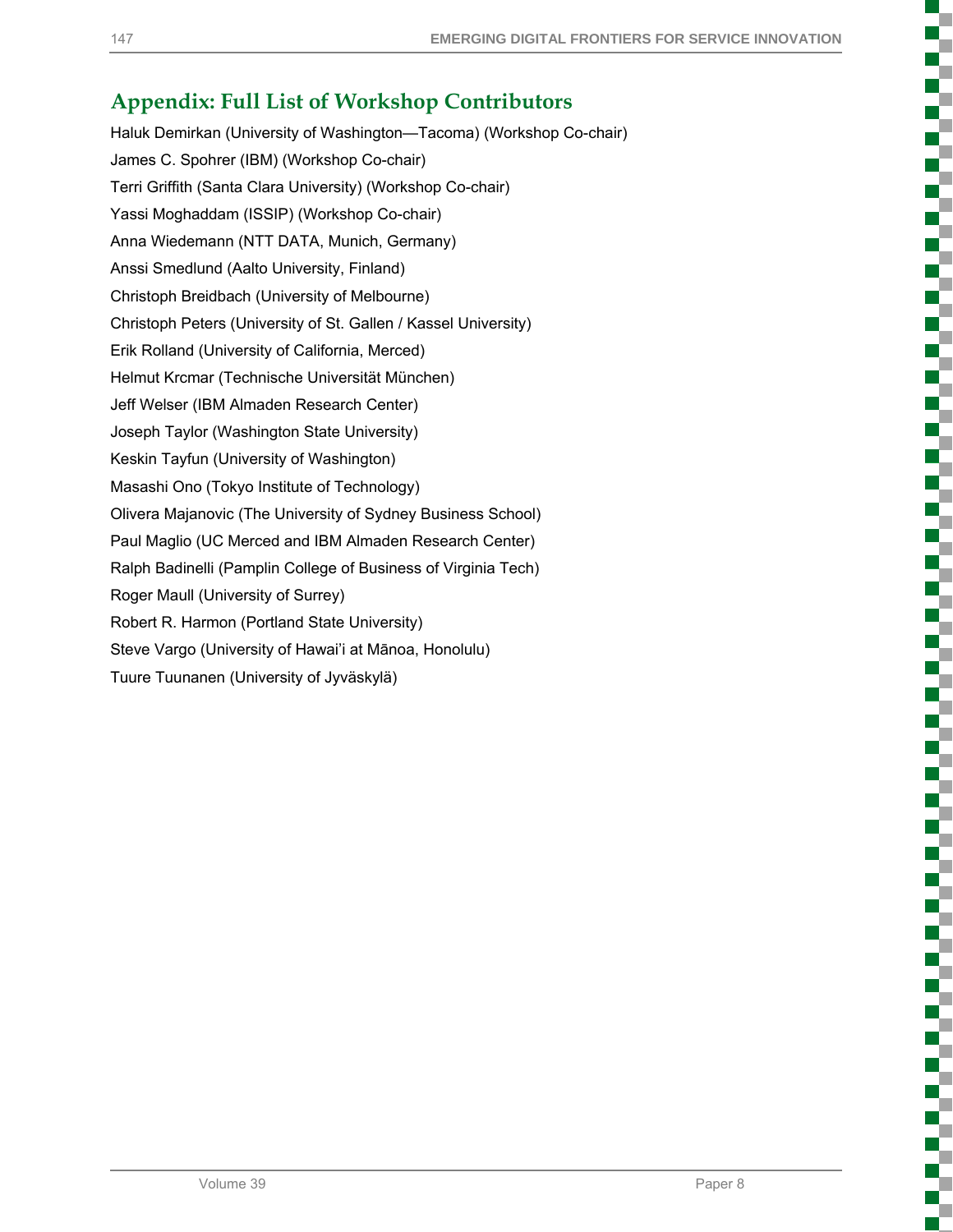# **About the Authors**

**Christoph Peters** is a postdoctoral researcher and project manager at the Institute of Information Management, University of St. Gallen, Switzerland, and at the Institute of Information Systems, Kassel University, Germany. He graduated from University of Mannheim, Germany, and holds a Ph.D. from Kassel University. He has been a visiting researcher at the Service Research Center (CTF) at Karlstad University, Sweden, and the Recanati Business School of Tel Aviv University, Israel. He coordinates several research projects and heads a research group which focuses on two streams of research: 1) the engineering and management of services and service systems, their digitization and corresponding business models; 2) digital work, how work is changing and new work scenarios can be designed in times of digital transformation.

**Paul Maglio** is a Professor of Technology Management at the University of California, Merced, and a research staff member at IBM Research, Almaden. He holds a bachelor's degree in computer science and engineering from MIT and a Ph.D. in cognitive science from the University of California, San Diego. Paul is the Editor-in-Chief of INFORMS *Service Science*, serves on the editorial board of the *Journal of Service Research*, and was lead editor of the *Handbook of Service Science* (Springer). He has published more than 100 papers in computer science, cognitive science, and service science.

**Ralph Badinelli** is a professor in the Department of Business Information Technology of the Pamplin College of Business of Virginia Tech. He holds a Ph.D. and M.S. degrees in Management from the Krannert Graduate School of Business of Purdue University and a M.S. degree in Physics from Purdue University as well as a B.S. degree in Mathematics and Physics from Hofstra University. Furthermore, Ralph worked as Production Planning Supervisor for the optics division of a west-coast laser manufacturer. He has consulted companies on planning, forecasting, and software development for decision support. Ralph has taught many executive-development seminars on the subjects of project management, quality improvement, production and inventory control, and business strategy. He has published refereed articles across a wide range of topics including inventory control policies, revenue management, probability estimation, decision analysis and optimization.

**Robert R. Harmon** is Professor of Marketing and Service Innovation and Cameron Research Fellow at Portland State University. He has served as Director of the Strategic Marketing Area in the School of Business and as a joint faculty member of the Division of Management in the School of Medicine, Oregon Health & Science University. Robert holds a Ph.D. in marketing, information systems, and psychology from Arizona State University. In addition, he holds a B.S. and MBA in finance from California State University, Long Beach. He worked as a financial analyst for a Fortune 500 pharmaceutical company and has held the senior marketing executive position for firms in water transmission infrastructure, IT portfolio management software, and mobile payments software industries. Robert's current research includes the development of enterprise business models for service innovation, sustainable IT services, and intangible value as a driver of product and service design.

**Roger Maull** is a Professor of Management Systems at the University of Surrey. He is also a founding member of Surrey's Centre for the Digital Economy (CoDE). Until 2014, he was affiliated with the University of Exeter where he establishing the centre for Innovation and Service Research (ISR). His current research considers the implications of the Digital Revolution for businesses and society. His current research is informed by two major RCUK research grants NEMODE and the HAT. He believes strongly in empirical research and likes to work closely with industry. Furthermore, Roger is a Visiting Professor at the Australian Business School at UNSW. From 2010-2013 he was one of the editors of the *International Journal of Operations and Production Management* (IJOPM). He is currently External Examiner for the Said Business School MBA.

**James ("Jim") C. Spohrer** is Director IBM Global University Programs and leads IBM's Cognitive Systems Institute. Jim co-founded IBM's first Service Research group, ISSIP Service Science community, and was founding CTO of IBM's Venture Capital Relations Group in Silicon Valley. He was awarded Apple Computers' Distinguished Engineer Scientist and Technology title for his work on next generation learning platforms. Jim has a Yale PhD in Computer Science/Artificial Intelligence and MIT BS in Physics. His research priorities include service science, cognitive systems for smart holistic service systems, especially universities and cities. With over ninety publications and nine patents, he is also a PICMET Fellow and a winner of the S-D Logic award.